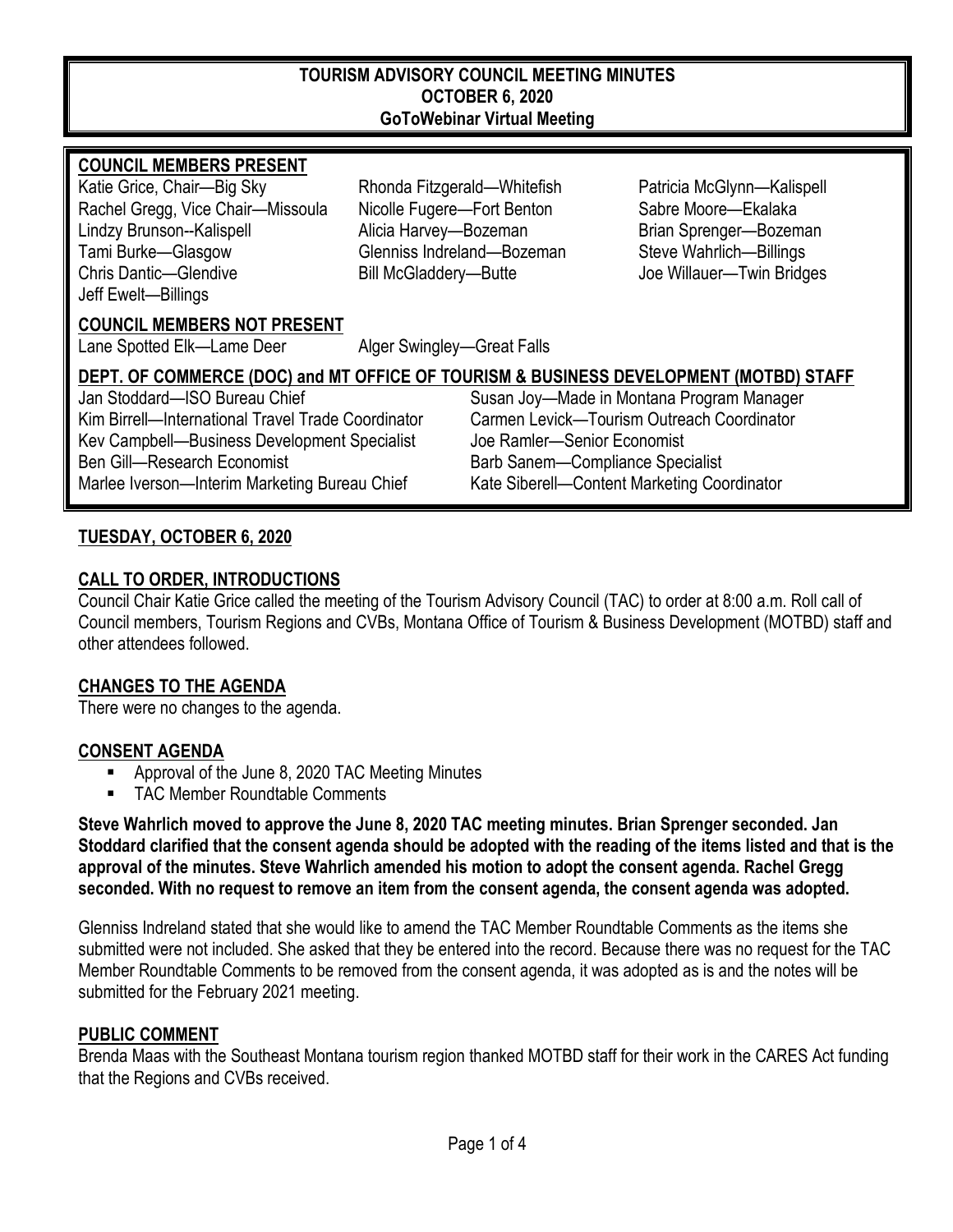## **TAC COMMITTEE REPORTS**

### **Executive Committee**—Katie Grice, Chair

Katie gave an overview of the TAC Retreat that was held on October 5, 2020 via webinar. She stated that the discussion included a tourism recovery strategic plan as well as a review of the TAC parking lot items of what has been accomplished and what remains on the list as still in progress including Air BnB clarification and more availability of lodging tax collections. She said that the TAC Executive Committee is going to draft a letter to the Department of Revenue to express the need for monthly collection data for the lodging taxes as it is necessary for decision making and planning for future marketing.

She said the TAC strives to continue working on better communications between the TAC, MOTBD, the Regions and CVBs. The TAC will continue to send out surveys to get feedback following the meetings regarding content and structure so that the meetings are effective and beneficial for all.

Katie also said that the TAC added to the parking lot items consideration and review of the threshold for collections for CVBs and the Regions. In addition to that, there was also a lengthy discussion on the tourism strategic plan and the budget concerns in order to move forward with the strategic plan.

#### **Marketing Committee Updates**—Rachel Gregg, Chair

The Marketing Committee recommends final approval of the following audits as submitted:

#### *Audits with Special Circumstances*

*Sidney CVB*—The Sidney CVB fell below the threshold of collections to maintain CVB status. The Marketing Committee recommended final approval of the FY18 and FY19 Sidney CVB audit as submitted which will close out the funding for the Sidney CVB. **Jeff Ewelt moved to approve the FY18 and FY19 Sidney CVB audits as submitted. Joe Willauer seconded. Motion passed.** 

*Livingston CVB*—The Livingston CVB is now being managed by the Livingston Business Improvement District (LBID). This audit was completed and all funding for the Livingston CVB has been transferred from the Livingston Chamber of Commerce to the LBID for FY21. The Committee recommended final approval of the FY20 Livingston CVB audit as submitted. **Glenniss Indreland moved to approve the Livingston CVB audits as submitted. Patricia McGlynn seconded. Motion passed.** 

#### *FY20 Audit Reports*

*Central Montana*—**Patricia McGlynn moved to approve the FY20 Central Montana audit as submitted with \$0.97 remaining in uncommitted tax funds on hand. Jeff Ewelt seconded. Glenniss Indreland commended Gayle Fisher for her work with Central Montana. Motion passed.** 

*Missouri River Country*—**Brian Springer moved to approve the FY20 Missouri River Country audit as submitted with \$0.72 remaining in uncommitted tax funds on hand. Sabre Moore seconded. Motion passed.** 

*Yellowstone Country*—**Alicia Harvey moved to approve the FY20 Yellowstone Country audit as submitted with \$0.31 remaining in uncommitted tax funds on hand. Patricia McGlynn seconded. Motion passed.** 

*Belgrade CVB*—**Joe Willauer moved to approve the FY20 Belgrade CVB audit as submitted with \$36.92 remaining in uncommitted tax funds on hand. Lindzy Brunson seconded. Motion passed.** 

*Visit Big Sky*—**Tami Burke moved to approve FY20 Visit Big audit as submitted with \$120,789.47 remaining in uncommitted tax funds on hand. Bill McGladdery seconded. Glenniss Indreland commented that the large balance of uncommitted tax funds on hand is concerning and asked that the entity try to spend the funding within the timeline of the fiscal year. Candace Strauss clarified that the funds were allocated to a marketing method and will be approved by the Marketing Committee at their next meeting. Motion passed.**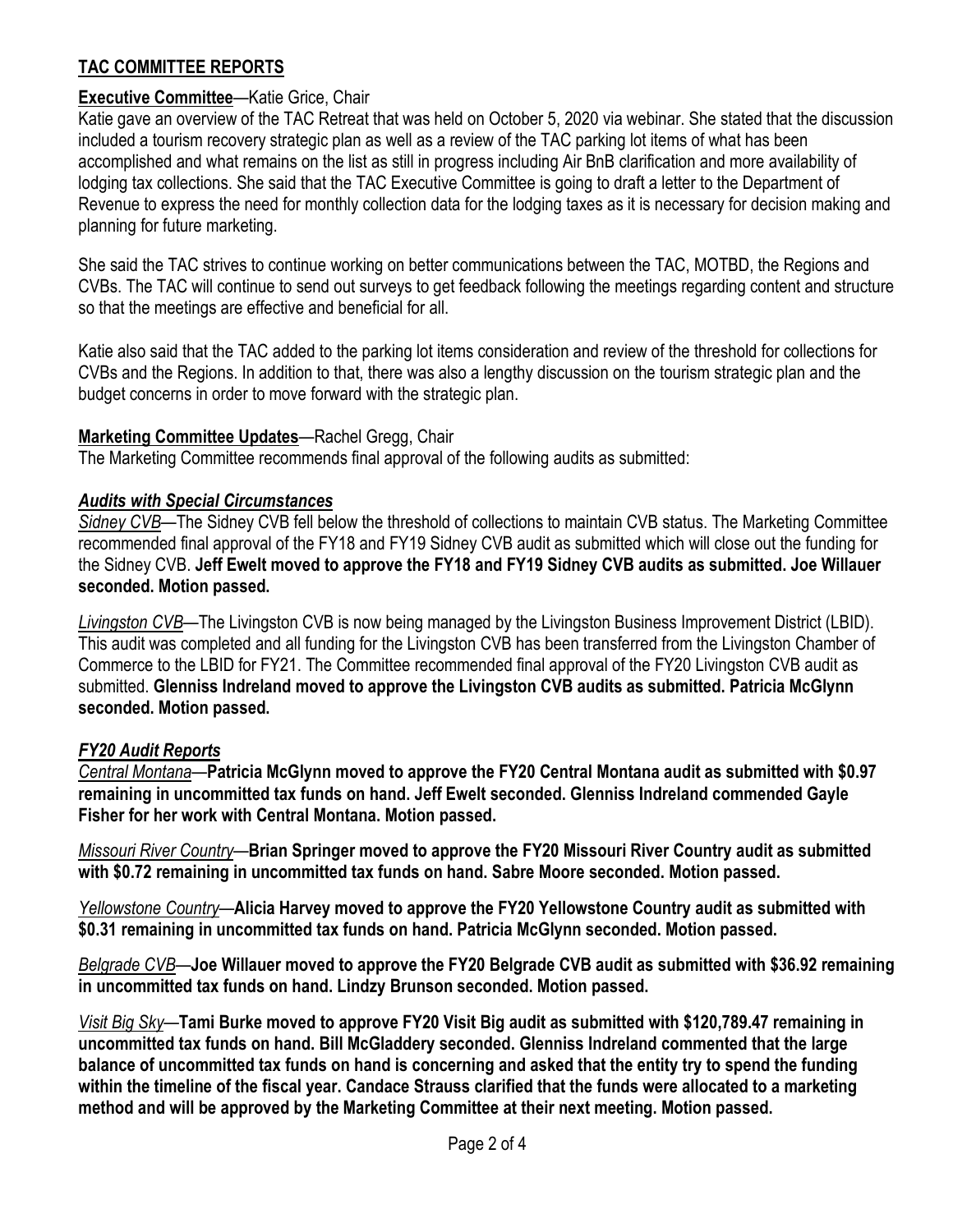*Gardiner CVB*—**Joe Willauer moved to approve the FY20 Gardiner CVB audit as submitted with \$0.08 remaining in uncommitted tax funds on hand. Patricia McGlynn seconded. Motion passed.** 

*Great Falls CVB*—**Sabre Moore moved to approve the FY20 Great Falls CVB audit as submitted with \$0.25 remaining in uncommitted tax funds on hand. Joe Willauer seconded. Motion passed.** 

*Helena CVB*— **Joe Willauer moved to approve the FY20 Helena CVB audit as submitted with \$0.87 remaining in uncommitted tax funds on hand. Steve Wahrlich seconded. Motion passed.** 

*Red Lodge CVB*—**Steve Wahrlich moved to approve the FY20 Red Lodge CVB audit as submitted with \$0.00 remaining in uncommitted tax funds on hand. Glenniss Indreland seconded. Motion passed.** 

*West Yellowstone CVB*— **Joe Willauer moved to approve the FY20 West Yellowstone CVB audit as submitted with \$0.00 remaining in uncommitted tax funds on hand. Alicia Harvey seconded. Motion passed.** 

*Explore Whitefish*— **Bill McGladdery moved to approve the FY20 Explore Whitefish audit as submitted with \$0.16 remaining in uncommitted tax funds on hand. Steve Wahrlich seconded. Motion passed.** 

*Visit Billings*—**Joe Willauer moved to approve the FY20 Visit Billings audit as submitted with \$0.00 remaining in uncommitted tax funds on hand. Bill McGladdery seconded. Motion passed.** 

Rachel stated that the Marketing Committee will be also be reviewing the Rules and Regulations for the Regions and CVBs. She asked that if there are any Council members interested in participating on that review to let her know. She said that the committee will also be reaching out to the tourism partners to get input.

The Marketing Committee also reviewed and approved on behalf of the full Council, budget increases for FY21 for the following tourism Regions/CVBs:

- Central Montana
- **Nissouri River Country**
- Billings CVB
- Gardiner CVB
- Great Falls CVB
- Helena CVB
- Red Lodge CVB
- West Yellowstone
- Whitefish CVB

The Marketing Committee also approved on behalf of the full Council additional marketing methods for the following CVBs:

- Visit Billings
- Great Falls CVB
- Red Lodge CVB

## **Research Committee**—Rhonda Fitzgerald, Chair

Rhonda reported that during the Research Committee Retreat on October 5, 2020, there was discussion of the status of the FY19/FY20 research projects and the need for the continuation of the ongoing projects such as the quarterly resident and non-resident data. During the retreat, other project ideas were submitted by attendees. The Committee will make a recommendation for research projects to the full Council in February 2021. Current and past research project information can be found at the ITRR website at [www.itrr.umt.edu.](http://www.itrr.umt.edu/) Rhonda also announced that Dr. Norma Nickerson will be retiring, and that Jeremy Sage will serve as the Interim Director for ITRR.